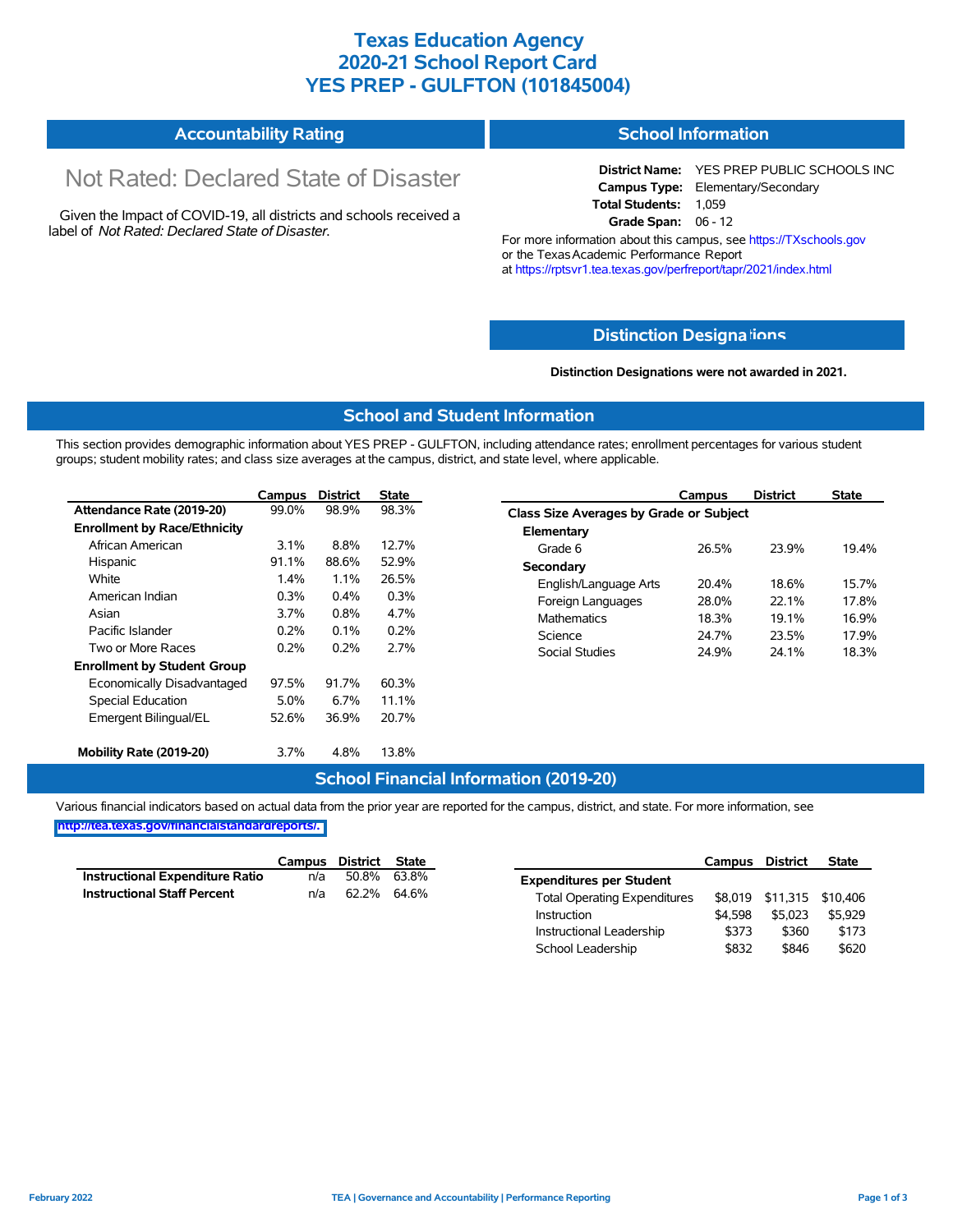# **Texas Education Agency 2020-21 School Report Card**

### **STAAR Outcomes**

This section provides STAAR performance and outcomes. **Please note that due to the cancellation of spring 2020 STAAR administration due to the COVID-19 pandemic, 2019 results are shown.**

|                                                                                |      |       |      |      |                                         |      |        |                          |        |                 | Two<br>or                |               |  |
|--------------------------------------------------------------------------------|------|-------|------|------|-----------------------------------------|------|--------|--------------------------|--------|-----------------|--------------------------|---------------|--|
|                                                                                |      |       |      |      | African                                 |      |        | American                 |        | <b>Pacific</b>  | More                     | Econ          |  |
|                                                                                |      | State |      |      | District Campus American Hispanic White |      |        | Indian                   | Asian  | <b>Islander</b> | Races                    | <b>Disadv</b> |  |
| STAAR Performance Rates at Approaches Grade Level or Above (All Grades Tested) |      |       |      |      |                                         |      |        |                          |        |                 |                          |               |  |
| All Subjects                                                                   | 2021 | 67%   | 62%  | 61%  | 77%                                     | 61%  | 58%    | 89%                      | 47%    | ∗               | $\ast$                   | 61%           |  |
|                                                                                | 2019 | 78%   | 80%  | 79%  | 85%                                     | 79%  | 69%    | $\overline{\phantom{a}}$ | 75%    | 100%            | $\ast$                   | 79%           |  |
| ELA/Reading                                                                    | 2021 | 68%   | 63%  | 63%  | 83%                                     | 63%  | 67%    | $\ast$                   | 57%    | $\ast$          | $\ast$                   | 63%           |  |
|                                                                                | 2019 | 75%   | 74%  | 71%  | 77%                                     | 71%  | 63%    | $\overline{\phantom{a}}$ | 63%    | $\ast$          | $\ast$                   | 71%           |  |
| <b>Mathematics</b>                                                             | 2021 | 66%   | 59%  | 57%  | 74%                                     | 58%  | 44%    | $\ast$                   | 41%    |                 | $\overline{\phantom{a}}$ | 57%           |  |
|                                                                                | 2019 | 82%   | 87%  | 86%  | 85%                                     | 87%  | 80%    | $\overline{a}$           | 78%    | $\ast$          | $\ast$                   | 86%           |  |
| Writing                                                                        | 2021 | 58%   | 56%  | 63%  | 83%                                     | 62%  | $\ast$ | $\overline{\phantom{a}}$ | 63%    |                 | $\overline{\phantom{a}}$ | 64%           |  |
|                                                                                | 2019 | 68%   | 71%  | 71%  | 100%                                    | 70%  | $\ast$ | $\overline{\phantom{a}}$ | $\ast$ |                 | $\overline{\phantom{a}}$ | 71%           |  |
| Science                                                                        | 2021 | 71%   | 68%  | 65%  | 90%                                     | 64%  | $\ast$ | $\ast$                   | 44%    |                 | $\overline{\phantom{0}}$ | 64%           |  |
|                                                                                | 2019 | 81%   | 87%  | 85%  | 100%                                    | 84%  | 80%    | $\overline{\phantom{a}}$ | 88%    | $\ast$          | $\overline{\phantom{a}}$ | 85%           |  |
| Social Studies                                                                 | 2021 | 73%   | 61%  | 56%  | 50%                                     | 57%  | $\ast$ | $\ast$                   | 13%    | $\ast$          | $\overline{\phantom{a}}$ | 56%           |  |
|                                                                                | 2019 | 81%   | 80%  | 85%  | 90%                                     | 85%  | $\ast$ |                          | 88%    | ∗               | $\overline{a}$           | 85%           |  |
| STAAR Performance Rates at Meets Grade Level or Above (All Grades Tested)      |      |       |      |      |                                         |      |        |                          |        |                 |                          |               |  |
| All Subjects                                                                   | 2021 | 41%   | 33%  | 32%  | 39%                                     | 32%  | 38%    | 56%                      | 18%    | $\ast$          | $\ast$                   | 32%           |  |
|                                                                                | 2019 | 50%   | 51%  | 49%  | 48%                                     | 50%  | 33%    | $\overline{\phantom{a}}$ | 50%    | 29%             | $\ast$                   | 49%           |  |
| ELA/Reading                                                                    | 2021 | 45%   | 37%  | 36%  | 42%                                     | 36%  | 56%    | $\ast$                   | 29%    | $\ast$          | $\ast$                   | 36%           |  |
|                                                                                | 2019 | 48%   | 47%  | 42%  | 30%                                     | 43%  | 25%    | $\overline{\phantom{a}}$ | 29%    | $\ast$          | $\ast$                   | 41%           |  |
| Mathematics                                                                    | 2021 | 37%   | 28%  | 26%  | 47%                                     | 25%  | 33%    | $\ast$                   | 11%    |                 | $\overline{\phantom{a}}$ | 26%           |  |
|                                                                                | 2019 | 52%   | 57%  | 57%  | 62%                                     | 57%  | 60%    | $\overline{\phantom{0}}$ | 63%    | $\ast$          | $\ast$                   | 57%           |  |
| Writing                                                                        | 2021 | 30%   | 25%  | 31%  | 50%                                     | 29%  | $\ast$ | $\overline{\phantom{0}}$ | 38%    |                 | $\overline{\phantom{a}}$ | 31%           |  |
|                                                                                | 2019 | 38%   | 41%  | 39%  | 50%                                     | 38%  | $\ast$ | $\overline{\phantom{a}}$ | $\ast$ |                 | $\overline{\phantom{a}}$ | 38%           |  |
| Science                                                                        | 2021 | 44%   | 39%  | 35%  | 30%                                     | 36%  | $\ast$ | $\ast$                   | 0%     |                 | $\overline{\phantom{a}}$ | 35%           |  |
|                                                                                | 2019 | 54%   | 58%  | 54%  | 60%                                     | 54%  | 20%    | $\overline{\phantom{0}}$ | 63%    | $\ast$          | $\overline{\phantom{a}}$ | 55%           |  |
| Social Studies                                                                 | 2021 | 49%   | 31%  | 29%  | 20%                                     | 30%  | $\ast$ | $\ast$                   | 0%     | $\ast$          | $\overline{\phantom{a}}$ | 29%           |  |
|                                                                                | 2019 | 55%   | 51%  | 54%  | 50%                                     | 55%  | $\ast$ |                          | 63%    | $\ast$          | $\overline{\phantom{a}}$ | 54%           |  |
| STAAR Performance Rates at Masters Grade Level (All Grades Tested)             |      |       |      |      |                                         |      |        |                          |        |                 |                          |               |  |
| All Subjects                                                                   | 2021 | 18%   | 11%  | 9%   | 6%                                      | 9%   | 12%    | 0%                       | 6%     | $\ast$          | $\ast$                   | 9%            |  |
|                                                                                | 2019 | 24%   | 21%  | 19%  | 20%                                     | 19%  | 8%     | $\overline{\phantom{a}}$ | 22%    | 0%              | $\ast$                   | 19%           |  |
| ELA/Reading                                                                    | 2021 | 18%   | 10%  | 8%   | 4%                                      | 8%   | 11%    | $\ast$                   | 11%    | $\ast$          | $\ast$                   | $8\%$         |  |
|                                                                                | 2019 | 21%   | 15%  | 12%  | 17%                                     | 12%  | 0%     | $\overline{\phantom{a}}$ | 17%    | $\ast$          | $\ast$                   | 12%           |  |
| Mathematics                                                                    | 2021 | 18%   | 11%  | 11%  | 5%                                      | 11%  | 22%    | $\ast$                   | 4%     |                 | $\overline{\phantom{a}}$ | 11%           |  |
|                                                                                | 2019 | 26%   | 27%  | 28%  | 27%                                     | 28%  | 20%    | $\overline{\phantom{a}}$ | 26%    | $\ast$          | $\ast$                   | 28%           |  |
| Writing                                                                        | 2021 | 9%    | 5%   | 5%   | 0%                                      | 6%   | $\ast$ | $\overline{\phantom{a}}$ | 0%     |                 | $\overline{\phantom{a}}$ | 5%            |  |
|                                                                                | 2019 | 14%   | 15%  | 13%  | $0\%$                                   | 13%  | ∗      | $\overline{\phantom{a}}$ | $\ast$ |                 | $\overline{\phantom{a}}$ | 13%           |  |
| Science                                                                        | 2021 | 20%   | 15%  | 12%  | $0\%$                                   | 13%  | $\ast$ | $\ast$                   | 0%     |                 | $\overline{a}$           | 12%           |  |
|                                                                                | 2019 | 25%   | 23%  | 23%  | 20%                                     | 23%  | 0%     | $\overline{\phantom{a}}$ | 25%    | $\ast$          | $\overline{a}$           | 23%           |  |
| Social Studies                                                                 | 2021 | 29%   | 12%  | 8%   | 20%                                     | 8%   |        |                          | 0%     |                 |                          | $8\%$         |  |
|                                                                                | 2019 | 33%   | 27%  | 23%  | 20%                                     | 23%  | $\ast$ |                          | 25%    |                 |                          | 23%           |  |
| <b>STAAR Assessment Participation (All Grades Tested)</b>                      |      |       |      |      |                                         |      |        |                          |        |                 |                          |               |  |
| All Subjects                                                                   | 2021 | 88%   | 97%  | 98%  | 100%                                    | 97%  | 96%    | 100%                     | 99%    |                 | $\ast$                   | 98%           |  |
|                                                                                | 2019 | 99%   | 100% | 100% | 100%                                    | 100% | 100%   | $\ast$                   | 100%   | 100%            | $\ast$                   | 100%          |  |
| ELA/Reading                                                                    | 2021 | 89%   | 97%  | 97%  | 100%                                    | 97%  | 90%    | $\ast$                   | 97%    | *               | ∗                        | 97%           |  |
|                                                                                | 2019 | 99%   | 100% | 100% | 100%                                    | 100% | 100%   | $\ast$                   | 100%   | ∗               | $\ast$                   | 100%          |  |
| Mathematics                                                                    | 2021 | 88%   | 97%  | 98%  | 100%                                    | 98%  | 100%   | $\ast$                   | 100%   |                 |                          | 98%           |  |
|                                                                                | 2019 | 100%  | 100% | 100% | 100%                                    | 99%  | 100%   |                          | 100%   | ∗               | $\ast$                   | 100%          |  |

- Indicates there are no students in the group.<br>\* Indicates results are masked due to small numbers to protect student confidentiality.<br>n/a Indicates data reporting is not applicable for this group.